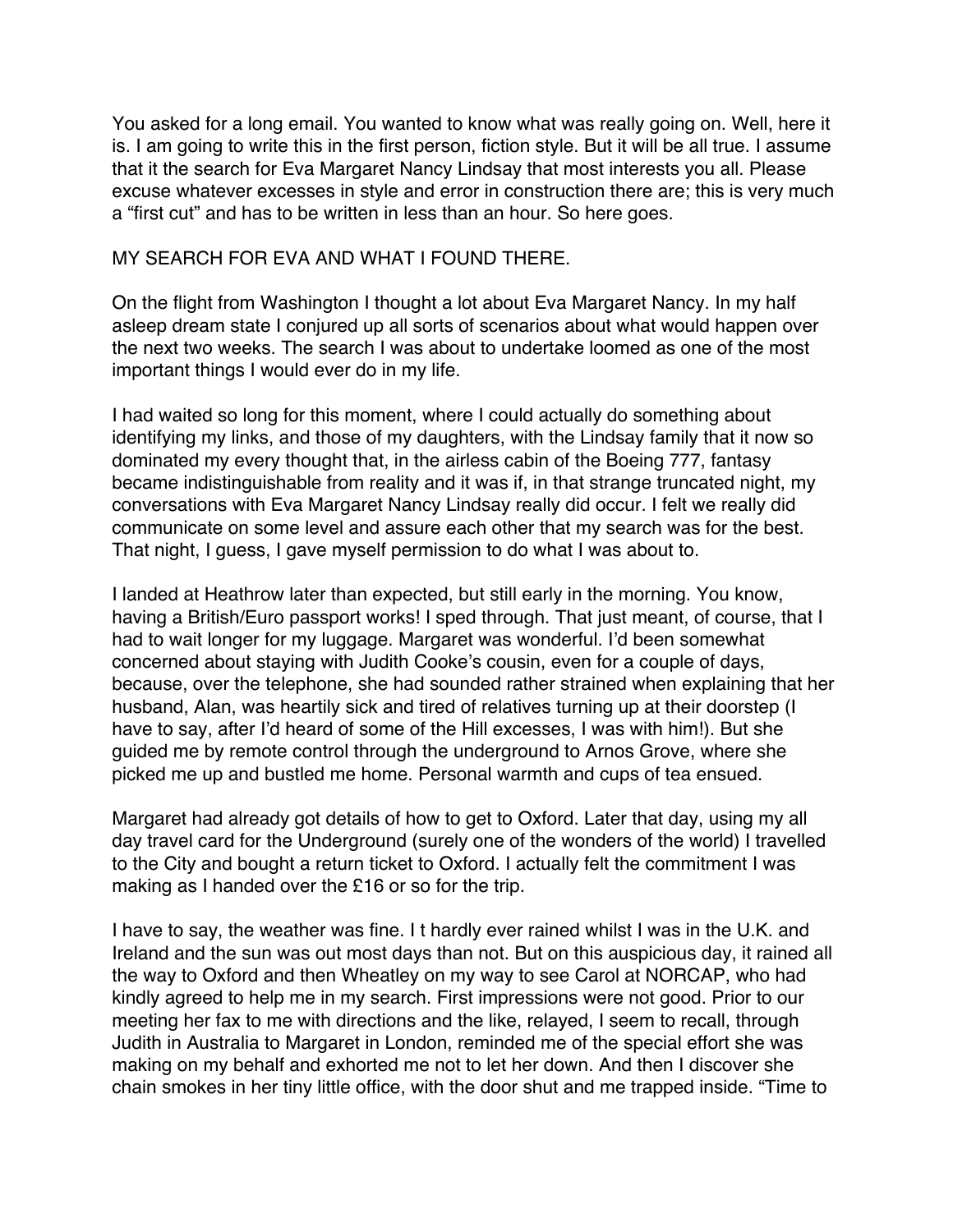pull out of all this, Simon, get out while you can!" murmured some vicious little voice purporting to be my own.

I have no idea whether Carol was herself an adoptee, or a "relinquishing mother" , or whether she had been successful or otherwise in her own personal search. I was too self obsessed to ask. But I knew, because you don't get to work for NORCAP if you haven't, that she shared some common ground with me and it began to show as we spoke. Her advice was clear, concise and spoke of things that I could realistically achieve in my two weeks. She inspired me, but calmed me. "I think it is highly unlikely that I will locate my birth mother in just two weeks," I heard my self say. This, from a bloke who two nights previously had conjured up a family reunion of epic proportions!

Carol rang Ted for me. Ted has a CD-Rom called PhoneDisc, which enables him to search for addresses across the U.K. Twenty minutes later I held in my hand a fax that listed the five Eva Lindsays living in the U.K. today. One of them, I figured, could be my birth mother. Carol gave me the phone numbers of the keepers of the local electoral rolls for each address and then sent me on my way.

I raced back to London. Who cares about sightseeing? What has Oxford got to offer? And besides, it was still raining.

I went straight to the Office for Family Records. I stared for the first time at evidence that a document I hadn't even known existed that morning was stored there. Simon James Lindsay had a birth certificate. As required by law, my birth mother had registered my birth. My searches that afternoon revealed no other surprises in the British records. Eva Margaret Nancy Lindsay had not died in the U.K., nor up until 1961 had she married.

But the computer link to the Scottish records revealed that Eva Margaret Nancy Lindsay (tell me she didn't mean for me to find her when she listed her whole name on my birth certificate) was born in 1926 in the County of Fife.

Despite planning the trip to London and the rest of the UK so that my genealogical searches could come first, reality intrudes and relatives demand. Their view, and a very correct one it is, is that if you've come all the way from Australia, you ought spend time with the people who want to see you, thank you very much. So, on Friday, I caught the train to Havant to spend the weekend with my cousin Tracy in Fareham. However, I found time in the morning to get back to the Office of Family Records and order a copy of my original birth certificate. The night before I hadn't been thinking clearly, apparently. I also phoned Carol and sought advice about what to do. "Go to Edinburgh, young Simon," was the message.

So, following my "holiday within a holiday" in Fareham (remind me to tell you about this sometime and about how an Australian got sunburnt in England) and a brief stay with Travis, the boyfriend of our babysitter, in Shepherds Bush (and yes, there is a story in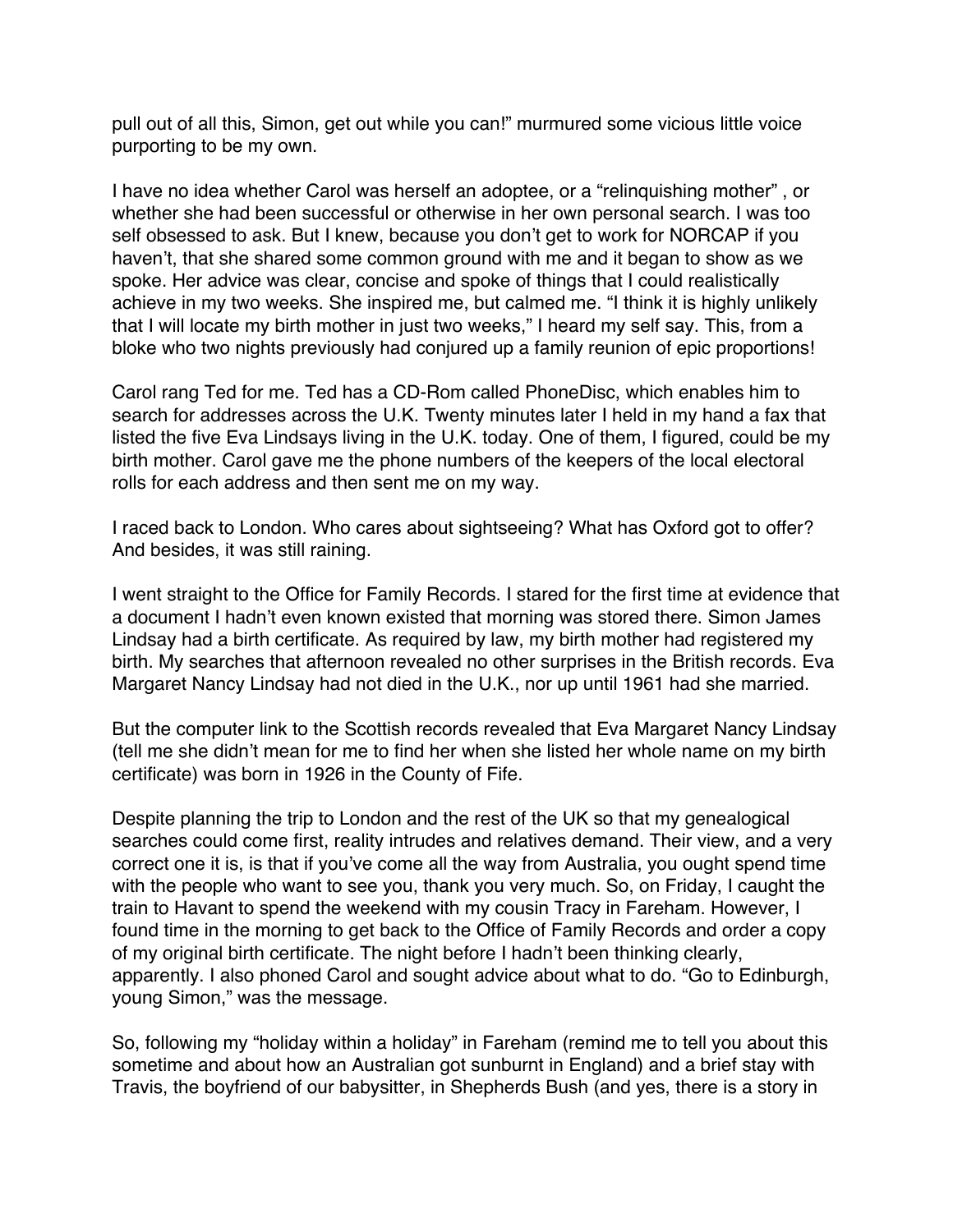that as well) I caught Tuesday's overnight bus to Scotland, full of hope and dreams. I was getting closer and a cramped, sleepless night in a smelly bus just added to the spice of it all.

The Scots are bureaucrats. I couldn't buy a ticket from them to Sheffield later in the week, because it isn't in Scotland. I couldn't enter New Register House in Edinburgh with my pack on my back. Luggage can only be stored at the railway station (I travelled by bus, remember). Luggage storage via a fully automated system still requires three men to manage it. Photocopies of records cannot be paid for in advance, instead, a quote has to be sent to the country of destination, requiring me to authorise expenditure. Wills are stored in three different places around Edinburgh and it is up to you to know (through Scottish psychic powers apparently) just where your particular forebears will have theirs stored. Form filling is endemic.

Even so, Edinburgh is a beautiful city <g>.

But I was focussed on New Register House. It too, is a wonderful place. The Scots, quite possibly because of their love for all things bureaucratic, have computerised their records system, enabling anyone who pays £17 for the day to SEE (albeit on microfiche) the records they are searching for. The Poms make you order and wait for "certified original copies" of anything you want to read of theirs.

For me, it was a day of highs and lows. I still can't understand why some people get into genealogy for a pastime. It took the whole day of sifting through birth, death and marriage records. Time spent flicking though dusty old directories for Dundee, then applying the simple system Carol had suggested I follow and then of moments of intuitive guesswork. Above all, the day was draining. I was tired from the bus trip and then pushed by the effort of peering at poorly lit microfiche records. But it was one of the most memorable and intense days of my life. I did get closer:

Eva Margaret Nancy Lindsay was born on 31 January 1926 at 8.20am. 12 Hill Crescent, Wormit, near Dundee and quite apparently the family home for a number of years, was where her parents lived at the time. Her parents were both aged 34 when they married on 19 February 1918 at 2 Blackness Crescent, Dundee.

Her mother was Eva Lindsay (as a spinster also known as Lindsay, "assumed and known by adopted parents surname) was a trained nurse, who had been originally known as Eventhea Themaki prior to her adoption. She died on 16 January 1953 at Suda, Newton Park, Wormit, aged 68 years.

George John Lindsay was a chemist and supplier of photographic equipment and services. His business was located in Dundee. Suda, Newton Park, Wormit was evidently his home for a number of years, but the links to Hill Crescent, Wormit continued. He died on 1 June 1964 at 9.30am, aged 82. His parents are said to be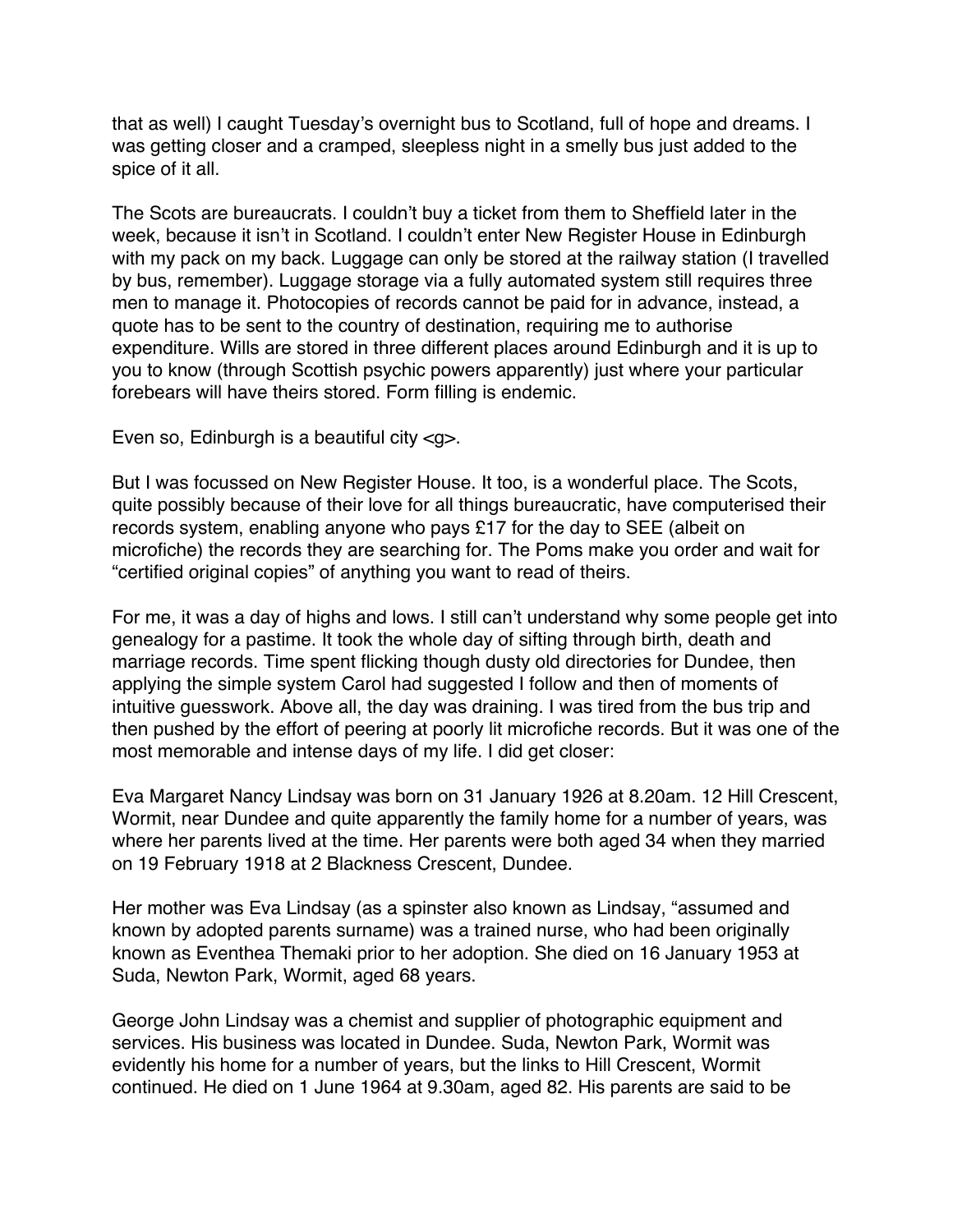George James Lindsay and Margaret Ann Lindsay, maiden surname Nicoll.

Eva had at least two brothers. George Nicoll Lindsay was born 29 November 1918, married to Moira Forbes on 14 July 1948 and died on 22 November 1990. John Bruce Lindsay was born on 16 January 1920 at 1.40am, married to Margaret Milne on 15 October 1947 and died, aged 53, on 21 February 1973.

George Nicoll Lindsay lived at 5 Hill Crescent Wormit when he died. The telephone books for 1996 still listed an M. Lindsay at that address. I finally had a link, someone still living who knew my birth mother. I had also used the day to eliminate some of the Eva Lindsays Ted had found me; birth records and common sense meant that only Eva Lindsay of 7/41 Lochrin Place Edinburgh was a reasonable bet. God, I wanted to 'phone her and get all of this over and done with!

I rang Carol. She suggested that I ring the person I assumed to be Moira Lindsay (nee Forbes) and tell her that I was an Australian searching for Eva Margaret Nancy Lindsay for my mother who had been a good friend in Australia in the fifties and was hoping to renew old acquaintanceships.

I hung up the telephone in the call box near New Register House and went wandering. I was in a daze. I looked up Lochrin Place and thought about walking there (it would have been some hike) to take a photograph. (Whilst in Fareham, I went in search of the house my birth mother had given as her address when I was born and got Tracy to take a photo of me standing in front) Instead, I walked to Edinburgh Castle, tried calming myself by taking some photos, then went down Princess Street in search of a pub.

Scottish fare is quite fearsome, but I ate without really noticing the grease and offal. What should I do? I then ordered a glass of the best whisky in the house. It was 24 June. My brothers Duncan and Nicholas would have been forty. A bloody whisky was the least I could do for them, I thought. But what was I to do?

Finally, I went to a call box and 'phoned. Heart in mouth. Scared she would answer. Worried that she wouldn't. Concerned that I might not be able to get my story out without making a mess of it. The mother and young daughter who answered were not Moira Lindsay. She, they informed me, had moved to Balmoral. I rang directory assistance, they had two M. Lindsays listed for Balmoral. Without hesitation, anxious to get this over and done with, I rang the first. Moira Lindsay did not live there. The second number rang out.

It rang out each time I rang the next day from Sheffield. And the next. And on Saturday when I called from Stanstead and then Shannon Airports. But she answered when I rang on Monday 29 June 1998 at 7.00pm from just outside the George Hotel in Limerick. Moira Lindsay. She confirmed who she was and listened to my story as I blurted it out, machine gun style, terrified all of a sudden out of my wits. "That would